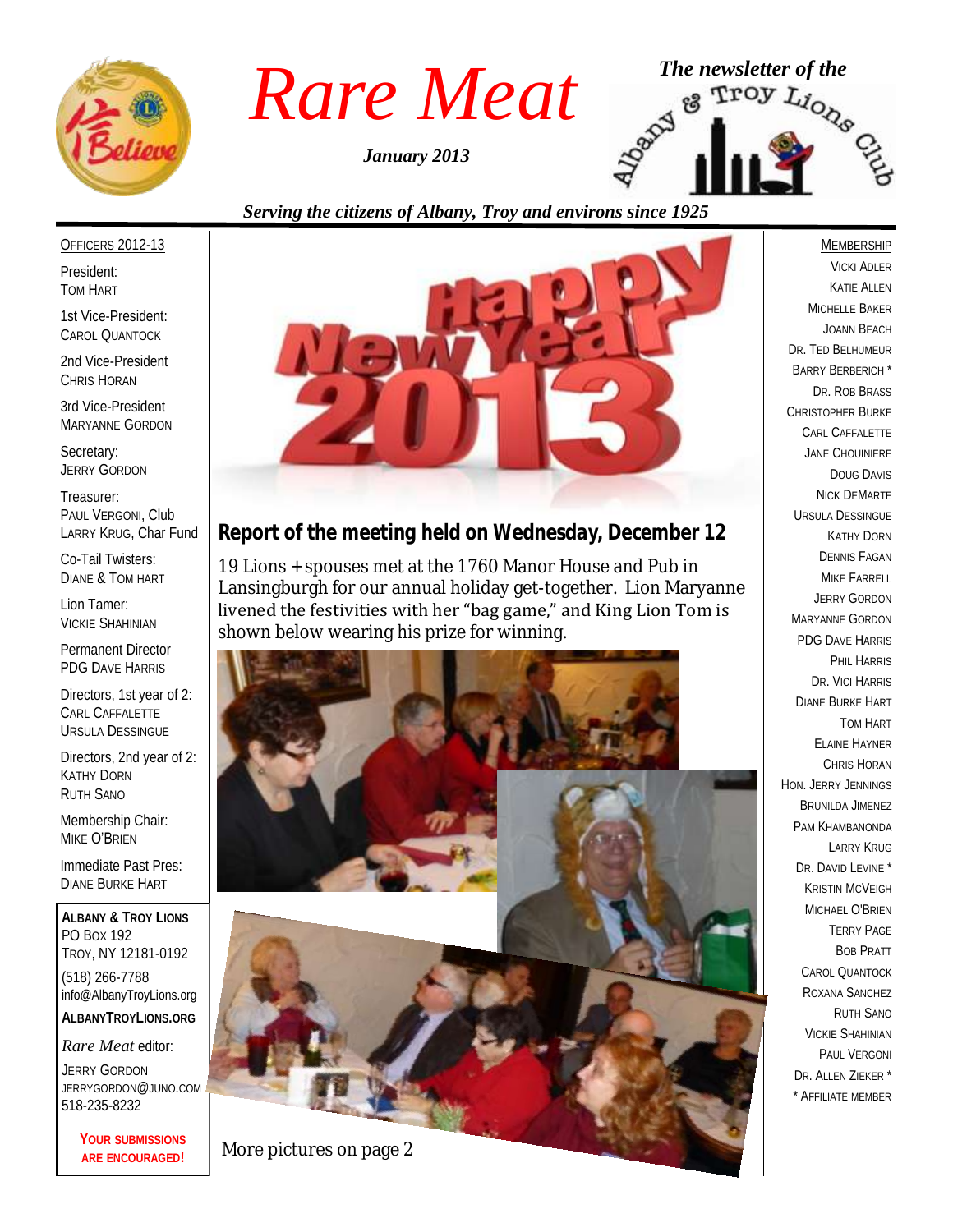

## *Report of the board meetings held on Wednesday, December 19, at the Alexis Diner*

Because of conflicting holiday schedules, we didn't have enough for a quorum, so we cancelled this board meeting. However, we did hold an e-mail vote in which we approved \$200 for hearing aids for a woman from Lansingburgh.

## *Our next meeting...*

Our next general meeting will be on **Wednesday, January 2**, at 6 PM at the Red Front. Our speaker will be Jill Boyd from Authentic Image Consultants. Her talk, "Cashing In on Dressing Up," will provide valuable lessons for both men and women who want to project the right image. Should be pretty interesting -- feel free to bring any guests who might enjoy the topic.

#### *Shoes for the Shoeless*

On **Saturday, December 1**, Lions Dennis Fagan, Carol Quantock, Ruth (+ Bob) Sano, Terry Page, Jerry Gordon, Larry Krug and Mike O'Brien, along with Tom Kearns and Lion Al O'Neill from Glasgow, DE, met in the warehouse area behind Delmar Bootery at Stuyvesant Plaza. It took less than an hour for this gallant crew to load 6000 pairs of shoes that Lion Al will deliver to the needy in Appalachia.

Pictures are on the next page.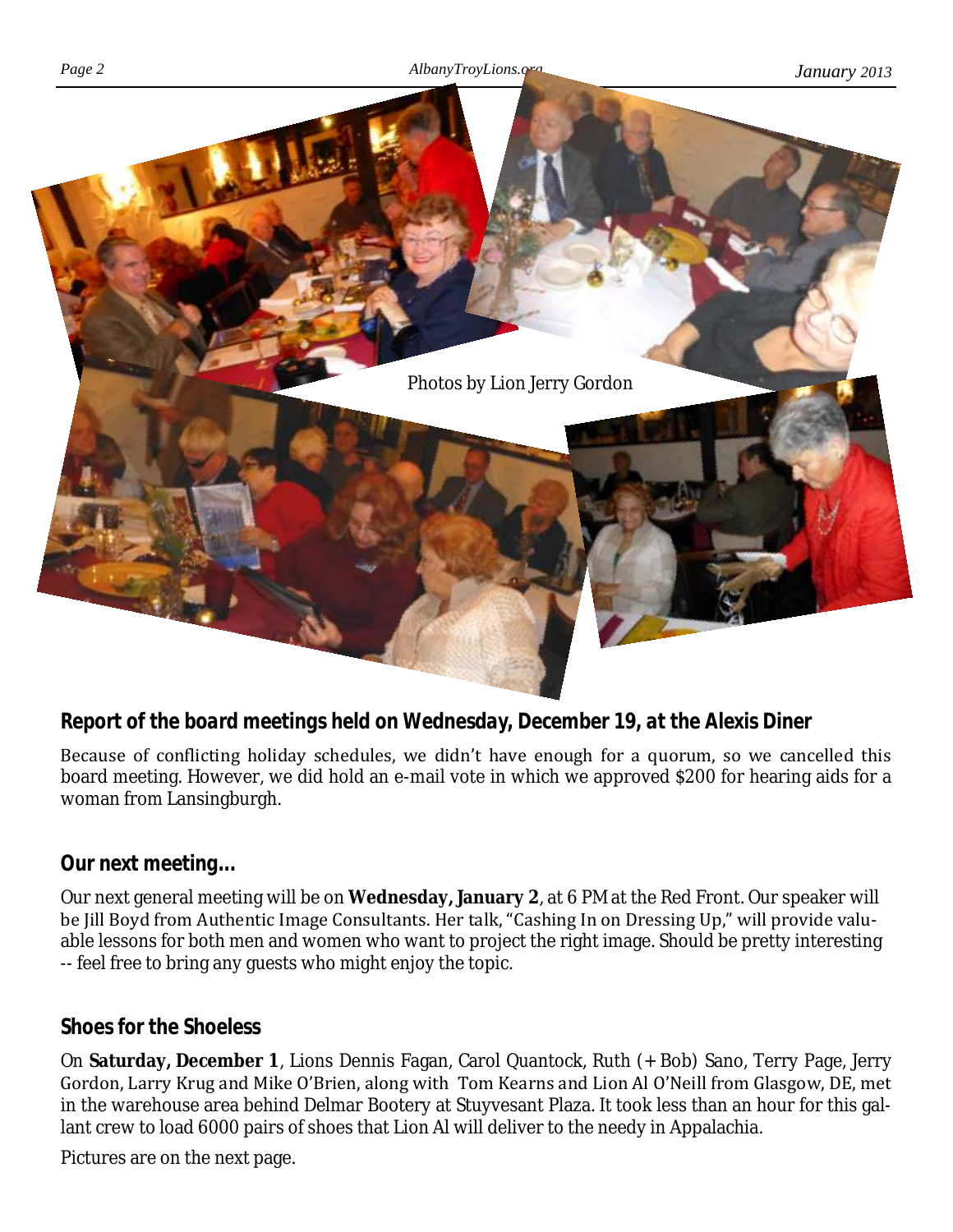Lion Reverend Al, his truck and trailer, and part of the crew taking a picture break: Bob, Lions Larry, Carol, Mike and Dennis. Photos by Lion Terry Page.

## *Popcorn Sales*

On **Sunday, December 2**, we sold popcorn at Troy's Victorian Stroll. We were inside First Niagara Bank, as we have been for the last few years, thanks to branch manager John Delory, who just happens to be a Waterford Lion. Sales were a disappointing \$168, but we're already talking about changes we can make next year to improve results.



Lookin' good (but not buying any popcorn!)

> Bob Sano, Lions Ruth Sano, Ursula Dessingue and

Lions Vicki Shahinian and Kiding Kiding of Raker With Jaleel



Lions Jerry & Maryanne Gordon, Terry Page





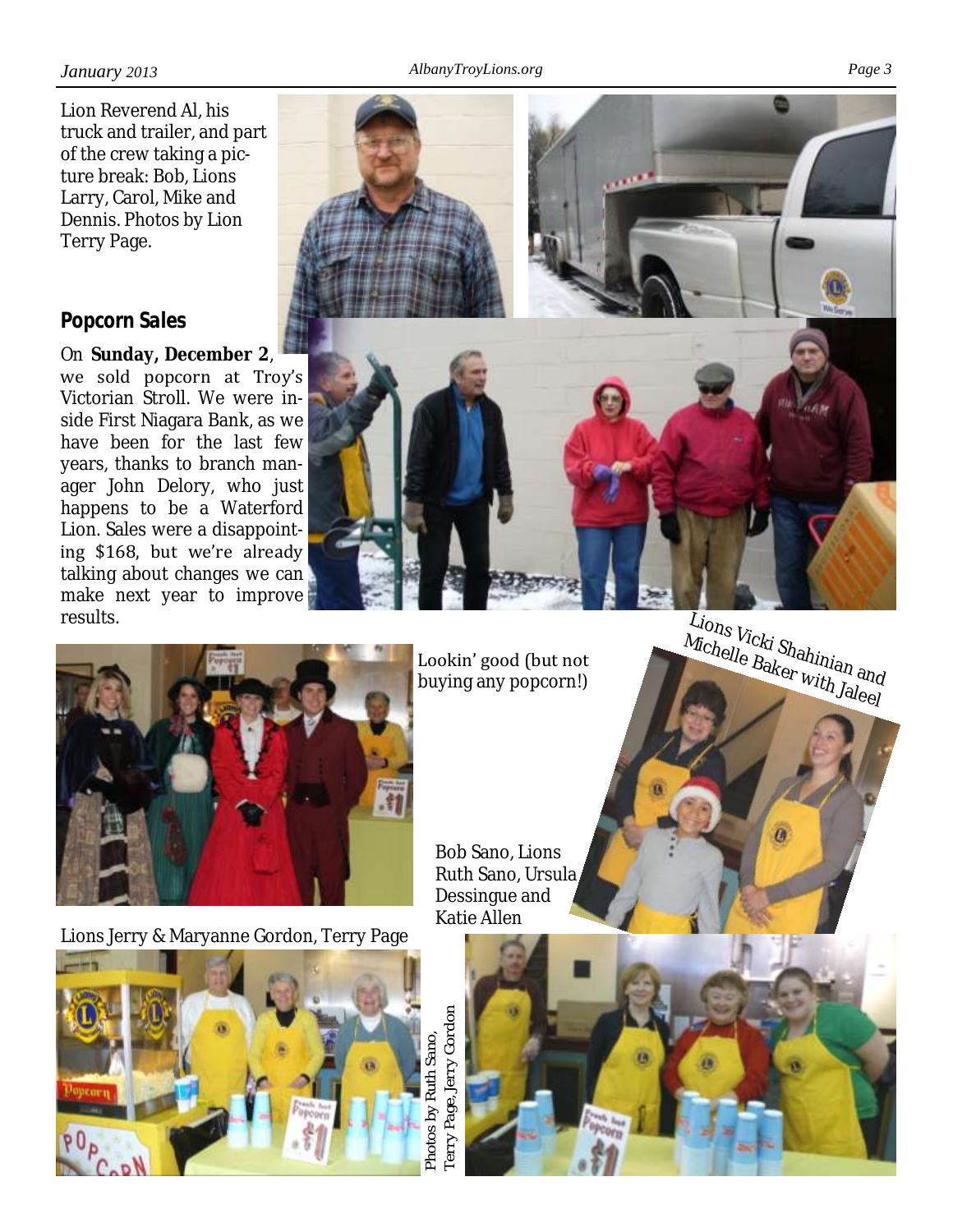## *KidSight*



It's a great help to NABA if we can send 1 or 2 Lions to help Kathryn with the paperwork when she does vision screenings of preschoolers. Here's her January schedule:

Wed, 1/9/13 at 9:30: **Albany School of Humanities (ASH),** 108 Whitehall Rd., Albany

Mon, 1/14/13 at 9:30: **Early Childhood Ed. Center (ECEC),** 230 Washington Ave Ext., Albany

Fri, 1/18/13 at 9:30: **Pine Hills Elementary,** 41 N. Allen St., Albany

Each of these had fewer than 20 kids last year, so one volunteer should be enough. If you can help with any of these, please let Lion Jerry know (jerrygordon@juno.com or 235-8232).

## *Another Honor for Lion Mike O'Brien*

In the last issue, I reported that PDG Joan Scott presented a Progressive Robert J. Uplinger Distinguished Service Award to our own Lion Mike O'Brien at the District Cabinet Meeting on November 10. I should have included that he also received an International President's Certificate of Achievement, which was presented by International Director Harvey Whitley. Congratulations, Lion Mike!





*Make a note:*

Next Lions Work Night at the **Regional Food Bank**: **Tuesday, January 8, 2013, 5:30-7:30 PM** *Friends and family welcome.* Tell Lion Carol how many you're bringing at **cquantoc@nycap.rr.com** or **664-3901**. **Save the 2nd Tuesday of January, April, July and October.**



## *Blood Drive*

On Wednesday, December 19, we sponsored another Red Cross Blood Drive, this time at the Holiday Inn Express in Latham. Thanks to Lions Elaine Hayner and Vicki Shahinian for making phone calls, Lions Paul (+ Laura) Vergoni, Carl Caffalette, Carol Quantock and Jerry Gordon for working at the drive, Lion Carl for donating blood and Lion Carol for coordinating everything.

The day started off slow, but thanks to several walk-ins, we ended up with 19 donors. I don't have the official numbers from ARC yet; I'll give them to you next month.

> Visit your club's web site: **ALBANYTROYLIONS.ORG**, your district web site: **20Y2LIONS.ORG**, and International's web site: **LIONSCLUBS.ORG**.

And remember to do your on-line shopping at **ALBANYTROYLIONS.PENNIESATATIME.COM**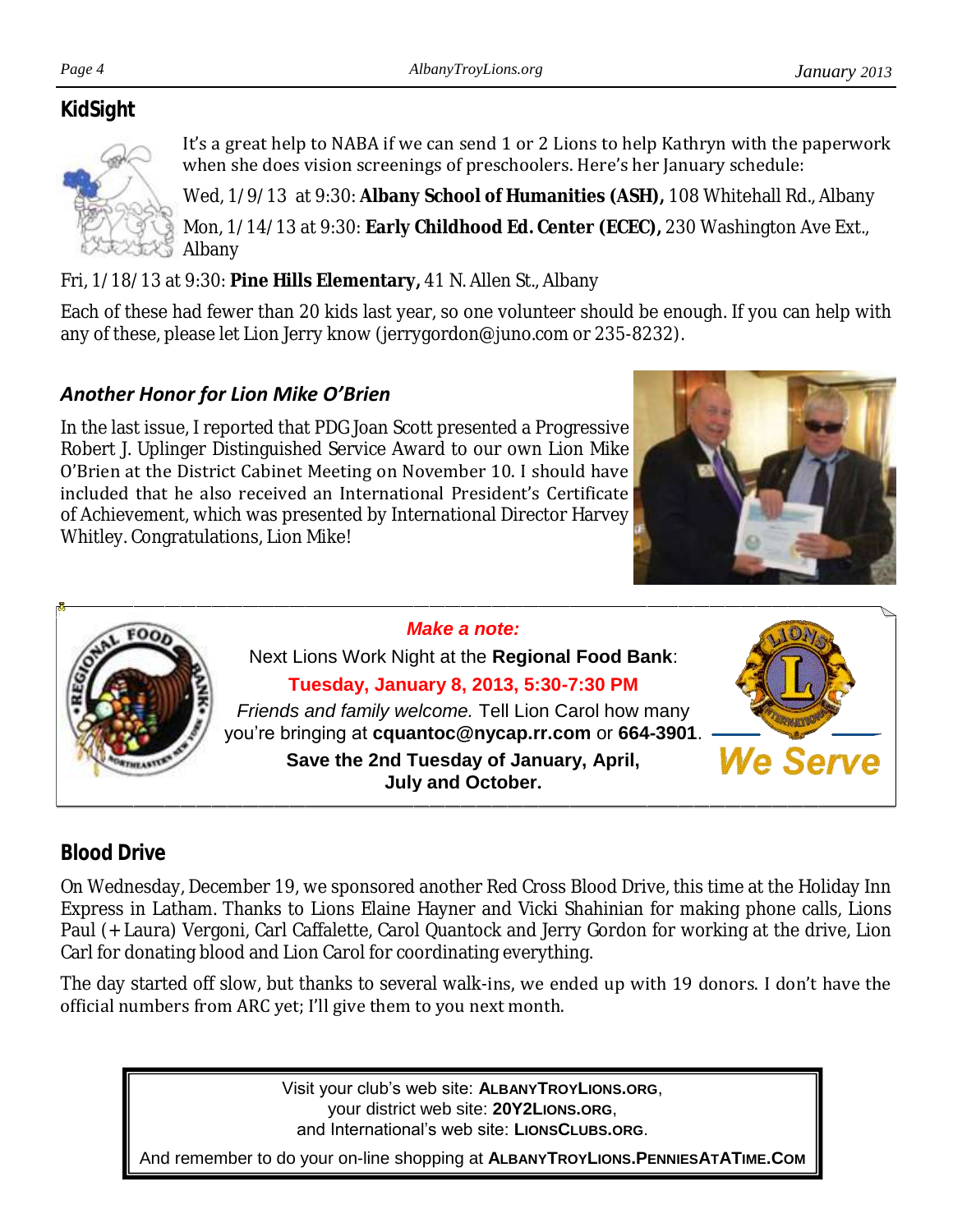*Happy Birthday!*

Happy **January** birthday to these A&T Lions:

23rd - Chris Burke 25th - Rob Brass

#### *On a more personal note …*

Lion Larry Krug is working as a Project Officer for NYS Emergency Management. He's been in Manhattan and Ulster County helping with the after-effects of Super-Storm Sandy. He's getting enough of a break around Christmas to spend a week in Denver with kids and grandkids, then after New Year's he'll be working in Queens.

#### *Mark your calendar…*

**Wednesday, January 2, 6 PM:** General meeting at the Red Front. See page 2.

**Tuesday, January 8, 5:30-7:30 PM:** Work session at the Regional Food Bank. Please let Lion Carol know ([cquantoc@nycap.rr.com](mailto:cquantoc@nycap.rr.com) or 664-3901) if you'll be joining us.

**Wednesday, January 16, 8 AM:** Board meeting at the Alexis Diner. All members are welcome.

**Wed Jan 9, Mon Jan 14, Fri Jan 18:** KidSight sessions. See page 4.







*Happy Anniversary!*

Happy Lions Anniversary to only one **January** inductee:

Pam Khambanonda - 21 years